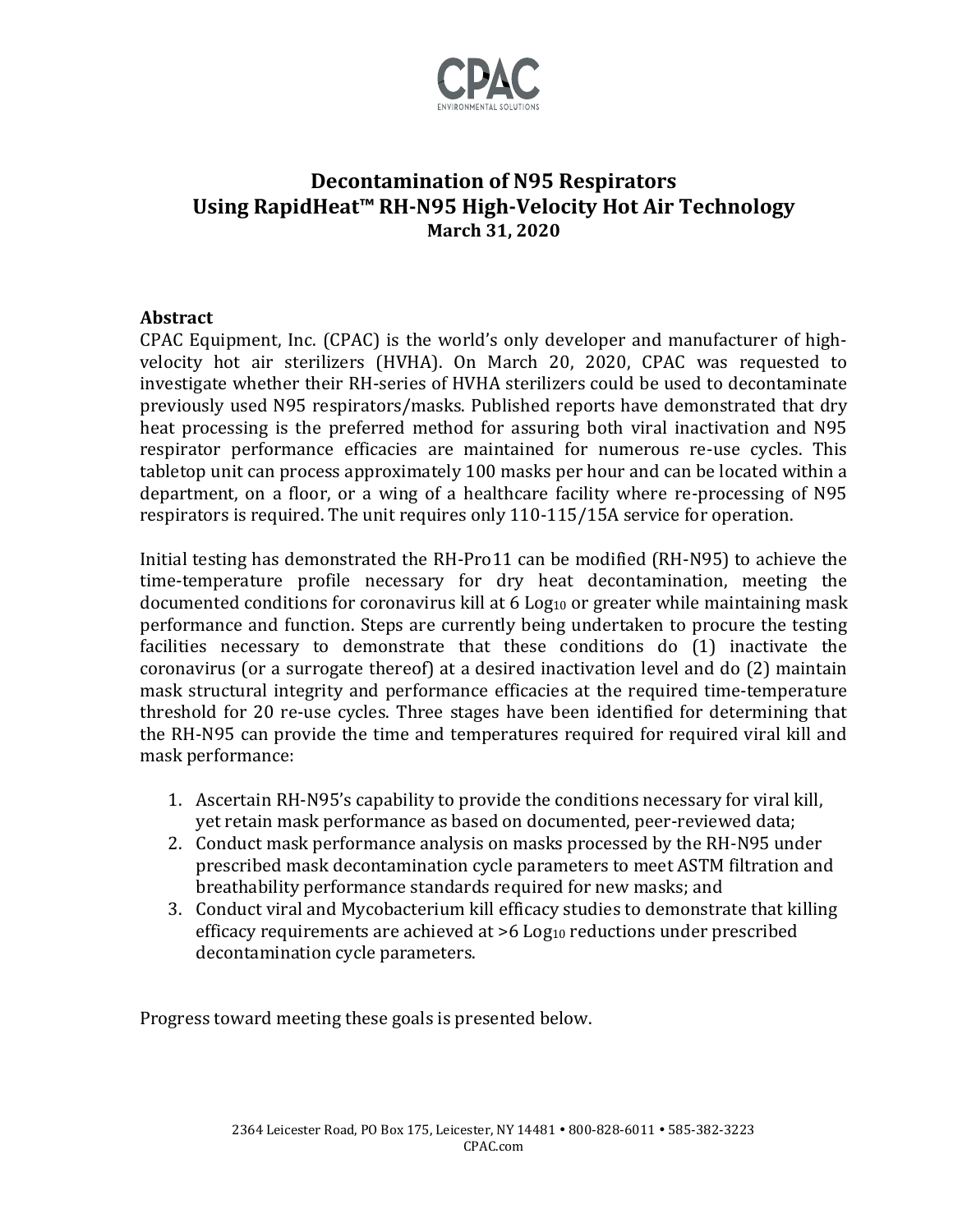

#### **Introduction**

The Covid-19 pandemic has induced critical shortages of N95 masks which are used as the primary first line of defense to stop the virus from entering the respiratory system and manifesting disease. The world was not prepared for the magnitude of this crisis resulting in the use of inadequate masking or the attempt to decontaminate a previous used mask. For the latter to be successful in the decontamination process, the mask must be assured to have met the criteria for coronavirus destruction and for the maintenance (>95%) of the mask's original performance standards. The FDA has just recently released its guidance document entitled "Enforcement Policy for Sterilizers, Disinfectant Devices, and Air Purifiers During the Coronavirus Disease 2019 (COVID-19) Public Health Emergency" (FDA1) which provides the guidance to provide the necessary safeguards of devices for mask re-processing. Meeting these FDA recommendations will allow devices not yet receiving the usually required FDA clearances to enter the market safely to relieve the N95 shortage. The CPAC RH-N95 meets those criteria allowing the unit to enter the market under this emergency authorization until our final quantitation testing is complete and FDA 510(k) issues marketing clearance.

Decontamination mechanisms for mask treatment include heat treatment, liquid disinfectants, UV, and chemical sterilants. Treatment mechanisms that introduce liquids to the mask run the high risk of severely lowering the mask's filtration and breathability performance (Liao). This would include steam sterilization and any liquid disinfection method. Liquid disinfection/sterilization also introduces the problems of mask wetness, matting, residue retention, and possible mask deformation. Masks will need to be dried to eliminate pathogen pass-through via capillary action. Matting will impact on filtration and breathability. Residue retention could be deleterious to the wearer of the mask. With all liquid disinfectants comes the inability to monitor the microbial efficacy performance of disinfectants since they are concentration and time dependent in their action. UV is not reliable due to its inability to penetrate the deep mask fibers and the "shadowing" interferences that preclude the UV from contacting pathogens.

Dry heat offers a simple mechanism that uses relatively low temperature (155°F) and moderate exposure times to decontaminate masks from coronavirus and other pathogens. Documented, peer-reviewed literature offers ample guidance in the temperature and exposure time required to inactivate coronavirus and other pathogens. No drying or residue removal is required of the process and at the relatively low temperatures required, little or no change in mask performance is expected.

#### **Peer Reviewed Research**

Data from peer-reviewed literature provides a strong indication of those dry heat temperatures and exposures required to inactivate coronavirus will maintain structural integrity and performance of the processed N95 respirator. This data has been instrumental in the construction of a decontamination cycle that should provide  $a > 6$ Log<sup>10</sup> reduction (>99.9999% reduction) in viral (Rabenau et al.) and bacterial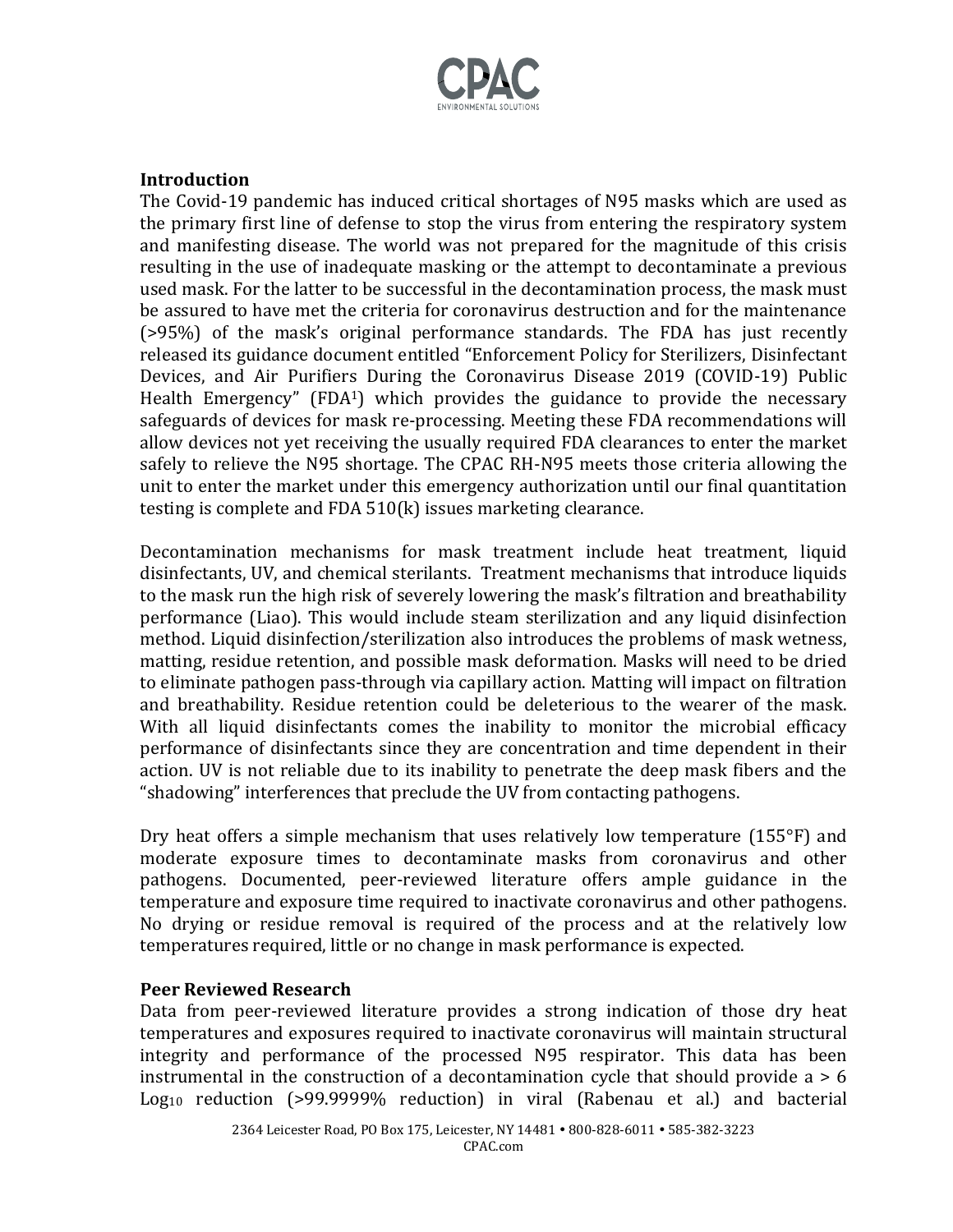

concentrations (Sung and Collins). Although these microbial concentrations would seldom or ever be seen on a mask, these reduction levels provide the margin of safety necessary for mask re-use (FDA).

Extrapolation of the results presented in a report by the French Agency for Food and Occupational Health and Safety (ANSES) reveals that coronaviruses can be inactivated to a 6 Log<sub>10</sub> reduction in 6 minutes at  $63^{\circ}$ C (145.5°F). This data is consistent with data provided by the World Health Organization for coronavirus (SARS) demonstrating an extrapolated 6 Log<sub>10</sub> reduction in 22.5 minutes at 56°C (133°F). Rabenau et al. noted that heat treatment at 56°C for 30 minutes reduced a >7 Log<sub>10</sub> SARS virus concentration to below the detection limit. Processing at 60°C for 30 min resulted in no infectious virus remaining  $\left($ >7 Log<sub>10</sub> reduction), regardless of the presence of any protein. The data gleaned from these references leads us to believe that dry heat temperatures between 65-70 $\degree$ C (149-158 $\degree$ F) are adequate to fully inactivate the coronavirus (>6 Log<sub>10</sub> reduction) at an exposure of 30 minutes without damage to mask components or to the mask's performance.

Additionally, a literature search revealed that *Mycobacterium paratuberculosis*, a Mycobacterium that is more thermally resistant than M. bovis, can be inactivated to  $a > 6$ Log<sub>10</sub> reduction in 6 minutes at  $65^{\circ}$ C (149°F) and at  $68^{\circ}$ F (155°C) in 2.2 minutes. Mycobacterium represents the most heat resistance of microbial species (other than spores and prions) and is used as the demonstrative surrogate for inactivation of other vegetative bacteria and of fungi, parasites, viruses and Mycobacterium. The demonstration of  $> 6$  Log<sub>10</sub> reduction of Mycobacterium would further assure user safety from the destruction other pathogens that might accompany a used mask.

#### **Stage I: RH-Pro11 HVHA Sterilizer Capabilities**

The RH-Pro11 sterilizer has been designed to sterilize medical instruments at temperatures of 375°F for 6-minute (unwrapped) and 12-minute (wrapped) cycles. The device was originally granted 510(k) status from the U. S. Food and Drug Administration (FDA) in 1987 and 1988 as a Class II (Performance Standards) device. The RH-N95 consists of four trays each capable of holding 12 N95 masks (nested, double-stacked), allowing ninety-six N95 masks to be processed in little over an hour. The decontamination cycle time for N95 decontamination is presently set at 30 minutes at a temperature of 68°C (155°F) in accordance with the parameters gleaned from the literature cited above. Total processing is thirty-four minutes to allow mask heating before the decontamination cycle initiates. There is no water used in the process so the masks are dry at retrieval. The unit runs on 110-115V, 12 amps or 220-230V, 6 amps. It is a tabletop unit and requires no other utilities, allowing mask processing to occur department-by-department or floor-by-floor.

The RH-Pro11 has been reconfigured to the RH-N95 to accommodate these lower, maskrequired temperatures of 155-156°F. Changes in software have enabled CPAC to create a specific cycle for mask decontamination. The graph in Figure 1 below is thermocouple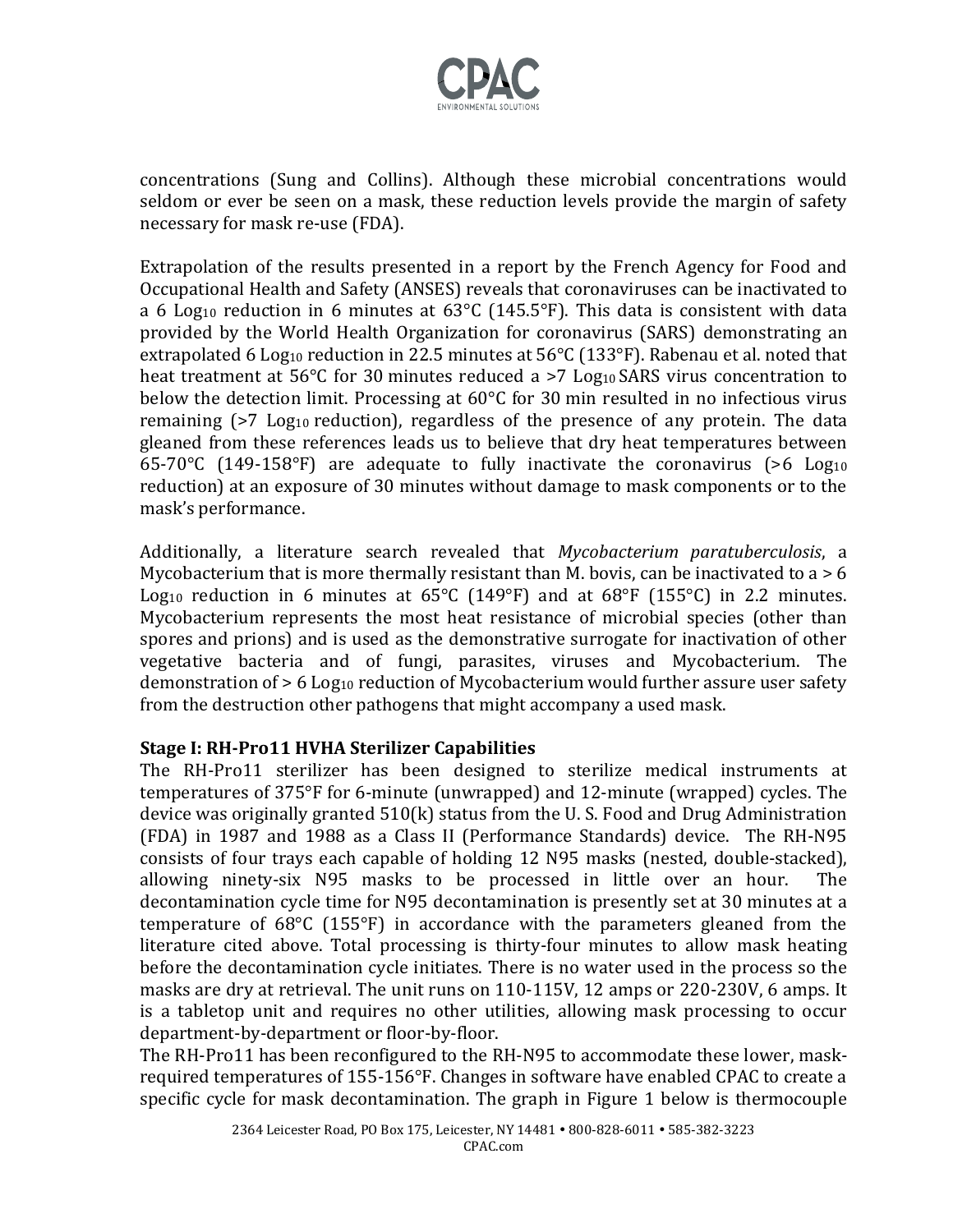

temperature data (Labjack T7-Pro, T-Type thermocouples) derived from two N95 3M 8210 masks nested together under full load conditions, one thermocouple on the outside mask (Series 2) and the second on the inside mask (Series 1). Arrows indicate Process Start (left), Decontamination Cycle Initiation (middle), and Process Finish (right)





As seen in Figure 1 these cycle parameters meet all conditions that allow the masks to retain its specifications and function and provide the necessary viral kill levels to assure mask reliability and safety in its re-use. Temperatures do not exceed 70°C (158°F) with a temperature range of 155-156°F from 4 minutes into the cycle to completion of the 30 minute decontamination cycle (total 34 minutes from start of processing to finish). These time-temperature profiles are identical to single, non-nested masks, assuring that the nested masks present no barrier to high-velocity hot air technology.

These conditions will allow the RH-N95 to process up to forty-eight masks per 30-minute cycle or close to one hundred masks per hour, enabling healthcare facilities to meet the demand for N95 masks placed on them by this epidemic. Two models of N95 masks have been tested for repetitive re-processing at this time: 3M N95 8210 and Kimberly-Clark Corporation PFR95). It should be further noted that by visual inspection, no heat incompatibilities were found through 20 cycles of re-processing in the elastic bands, foam nose fittings, and adhesives to detract from secure and form fit to nose and face.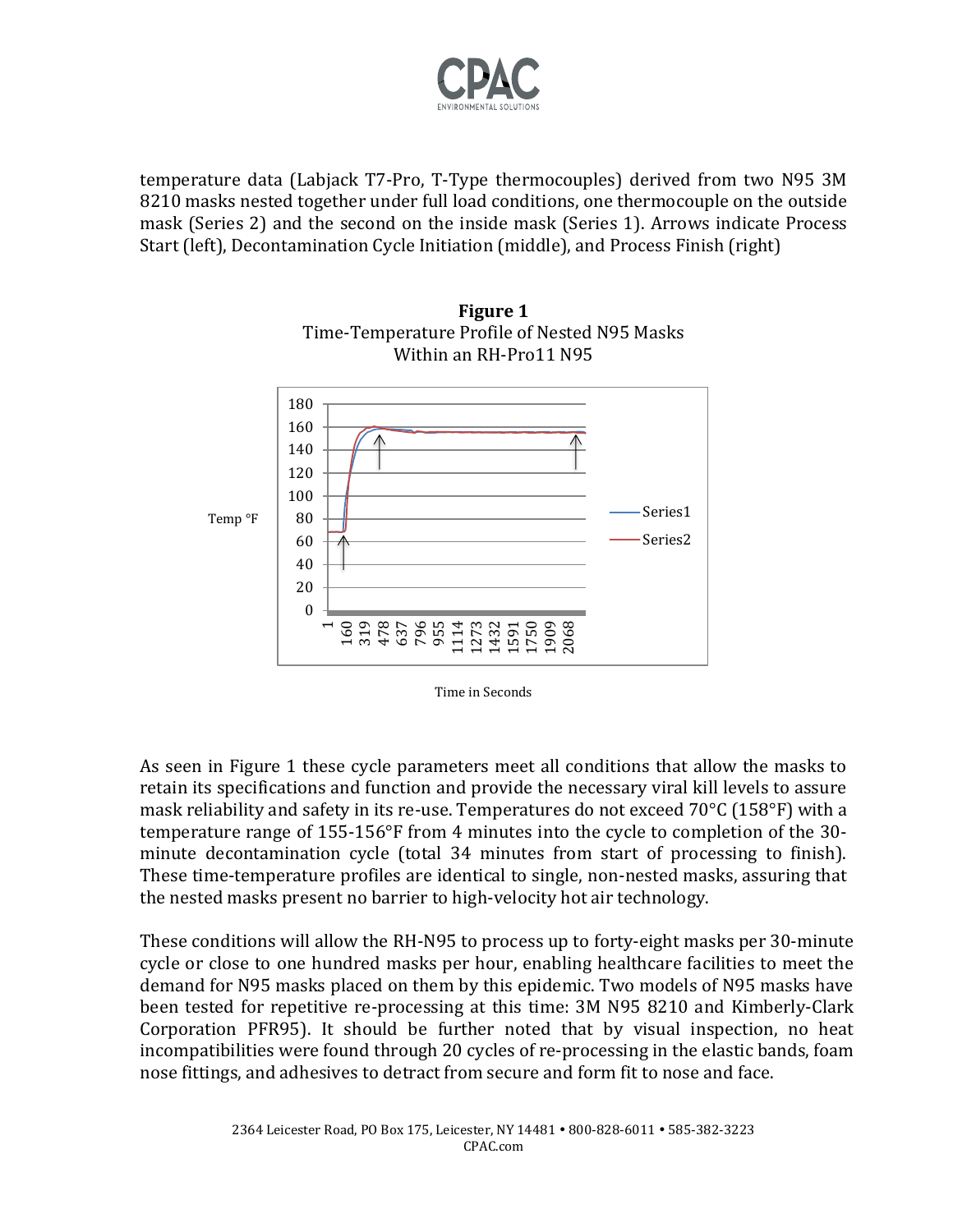

To monitor conditions at the site of heat treatment, chemical indicators are typically used to determine if the conditions have been met to inactivate microorganisms. For the dry heat process these conditions are time and temperature. This is a new cycle specifically established for N95 masks. The temperatures are >200°F lower than the RH-Pro11 medical instrument sterilization cycles. No chemical indicator has been developed for this cycle and to do so would take research time and an FDA 510(k) clearance for marketing. A better and more direct approach will be taken using an autonomous temperature sensor that will document and record the time and temperature every 10 seconds at the location of mask placement. Data gleaned from this logger can be obtained real-time or stored and then downloaded upon completion of the cycle.

It should be noted that the time required for decontamination of the N95 masks in the RH-N95 may be significantly lower than the 30-minute exposure time derived from the literature. HVHA technology employed in the RH-Pro series of sterilizers has been demonstrated to reduce exposure times by 80% when compared to traditional static (non-moving) air of dry heat sterilizers or dry heat ovens. Initial microbial inactivation studies by CPAC will use parameters found in the literature for its initial cycle settings. However, investigations will continue to determine if lower exposure times can provide a more expedited decontamination process.

#### **Stage II: Mask Performance Analysis**

Inherent for the re-use of an N95 mask is the requirement to assure that the decontamination process does not jeopardize the safety and health of the healthcare practitioner re-using the N95 mask. Specification performance of the mask's integrity, composition, filtration and breathability are physical parameters that require analysis after the mask has been re-processed (FDA2). All visible indications from testing conducted by CPAC demonstrate the masks have not been altered by the decontamination process after fifteen 30-minute cycles, the limit of the cycles conducted to date. Our observations are consistent with a report from Stanford University which reported that after the N95 filtration fabric was dry heat treated at 75°C for 30 minutes after 20 cycles there was no change in filtration efficacy or pressure drop. Whole mask studies after 20 cycles showed no deformations in the mask or changes in elasticity of face/ear straps (Liao).

Further analytical testing remains to be conducted to assure standards for microbial filtration and breathability are met  $(FDA<sup>2</sup>)$ . These studies will be initiated in the immediate future and it is fully expected that the masks will retain acceptable performance specifications to meet FDA 510(k) marketing clearance requirements.

#### **Stage III: Microbiology Kill Efficacy Analysis**

As with any decontamination process it is necessary to demonstrate quantitatively that the process is effective. Coronavirus inactivation reduction data reported the literature provides the assurance that the RH-N95 will be successful in viral inactivation at a 6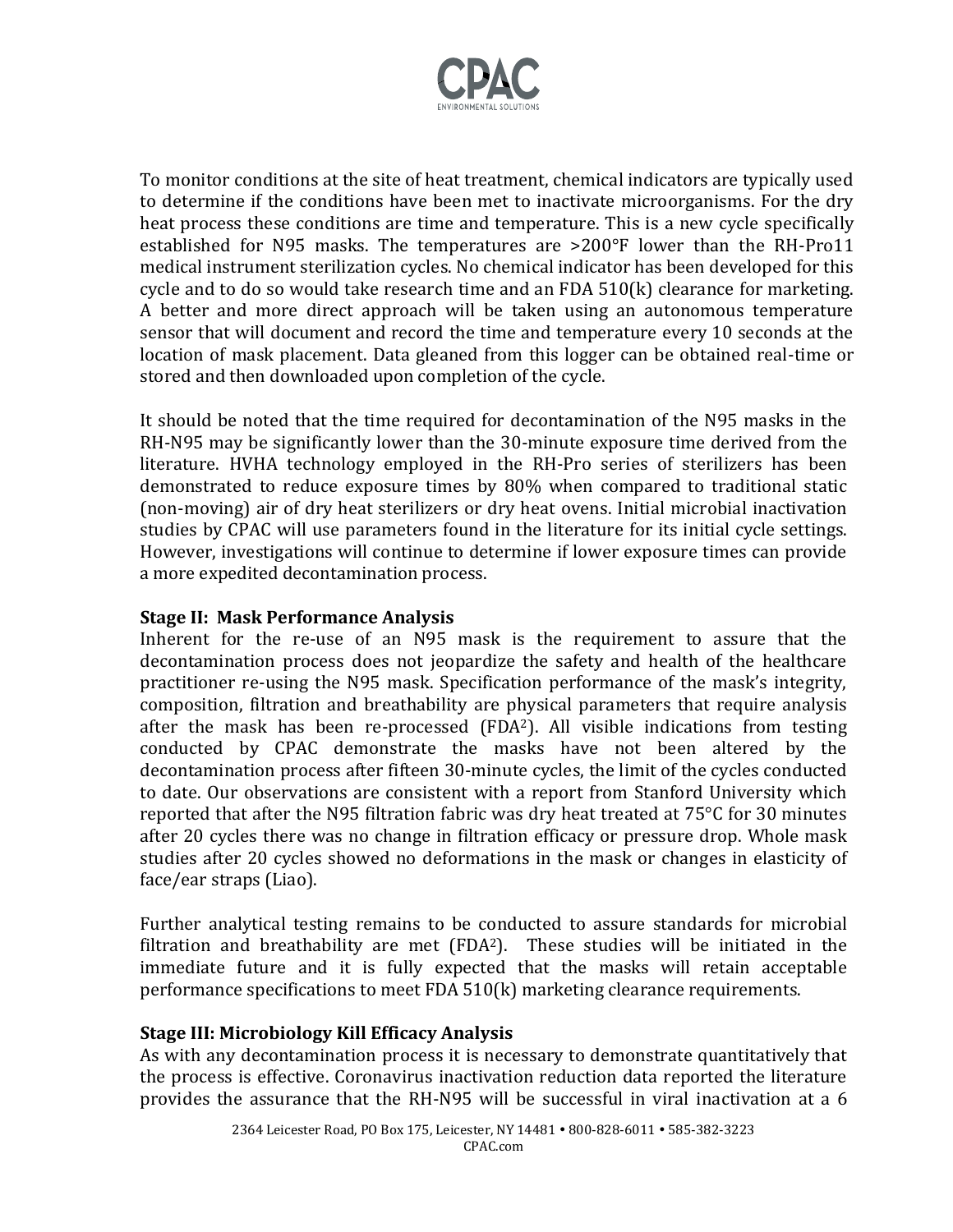

Log<sub>10</sub> reduction or greater. Testing will be conducted using a coronavirus surrogate such as a Murine Hepatitis Virus to assure the coronavirus is inactivated by  $> 6$  Log<sub>10</sub> (FDA<sup>1,2</sup>). Additionally testing will be conducted to assure a reduction of  $>6$  Log<sub>10</sub> can be achieved on a Mycobacterium species to denote the destruction of other microbiological pathogens that may have also contaminated the mask during its use. These studies will be initiated shortly to meet FDA 510(k) marketing clearance requirements.

#### **Summary**

The RH-N95 has been allowed to begin marketing under the recent FDA Enforcement Policy for Sterilizers, Disinfectant Devices, and Air Purifiers During the Coronavirus 2019 Public Health Emergency document (FDA1). Based on documented evidence that coronavirus can by inactivated at  $>6$ Log<sub>10</sub> reduction at  $155$ -156 $\degree$ F at an exposure of 30 minutes, an "N95" treatment cycle was created for RH-N95. These time-temperature parameters appear to cause no physical damage or inhibit mask filtration/breathability performance. Studies will be soon underway to quantify viral inactivation and mask performance in accordance with FDA 510(k) marketing clearance requirements.

#### **References**

Centers for Disease Control and Prevention. Required information for effective infectious disease outbreak response SARS-Cov-2 (Covid-19) Updated 3/4/2020 https://www.dhs.gov/sites/default/files/publications/2020\_03\_18\_mql\_covid-19-sarscov-2 - cleared for public release 0.pdf

French Agency for Food and Occupational Health ad Safety (ANSES), Urgent request to assess certain risks associated with COVID-19. ANSES Opinion Request No 2020-SA-0037: March 9, 2020. https://www.anses.fr/en/derniers-documents-mis-en-ligne

FDA1, Enforcement Policy for Sterilizers, Disinfectant Devices, and Air Purifiers During the Coronavirus Disease 2019 (COVID-19) Public Health Emergency [https://www.fda.gov/regulatory-information/search-fda-guidance](https://www.fda.gov/regulatory-information/search-fda-guidance-documents/enforcement-policy-sterilizers-disinfectant-devices-and-air-purifiers-during-coronavirus-disease?utm_campaign=2020-03-29%20FDA%20Issues%20New%20Enforcement%20Policy%20for%20Sterilizers&utm_medium=email&utm_source=Eloqua)[documents/enforcement-policy-sterilizers-disinfectant-devices-and-air-purifiers](https://www.fda.gov/regulatory-information/search-fda-guidance-documents/enforcement-policy-sterilizers-disinfectant-devices-and-air-purifiers-during-coronavirus-disease?utm_campaign=2020-03-29%20FDA%20Issues%20New%20Enforcement%20Policy%20for%20Sterilizers&utm_medium=email&utm_source=Eloqua)[during-coronavirus-disease?utm\\_campaign=2020-03-](https://www.fda.gov/regulatory-information/search-fda-guidance-documents/enforcement-policy-sterilizers-disinfectant-devices-and-air-purifiers-during-coronavirus-disease?utm_campaign=2020-03-29%20FDA%20Issues%20New%20Enforcement%20Policy%20for%20Sterilizers&utm_medium=email&utm_source=Eloqua) [29%20FDA%20Issues%20New%20Enforcement%20Policy%20for%20Sterilizers&utm](https://www.fda.gov/regulatory-information/search-fda-guidance-documents/enforcement-policy-sterilizers-disinfectant-devices-and-air-purifiers-during-coronavirus-disease?utm_campaign=2020-03-29%20FDA%20Issues%20New%20Enforcement%20Policy%20for%20Sterilizers&utm_medium=email&utm_source=Eloqua) [\\_medium=email&utm\\_source=Eloqua](https://www.fda.gov/regulatory-information/search-fda-guidance-documents/enforcement-policy-sterilizers-disinfectant-devices-and-air-purifiers-during-coronavirus-disease?utm_campaign=2020-03-29%20FDA%20Issues%20New%20Enforcement%20Policy%20for%20Sterilizers&utm_medium=email&utm_source=Eloqua)

FDA2, Enforcement Policy for Face Masks and Respirators During the Coronavirus Disease (COVID-19) Public Health Emergency: Guidance for Industry and Food and Drug Administration Staff, March 2020

[https://www.fda.gov/regulatory-information/search-fda-guidance](https://www.fda.gov/regulatory-information/search-fda-guidance-documents/enforcement-policy-face-masks-and-respirators-during-coronavirus-disease-covid-19-public-health)[documents/enforcement-policy-face-masks-and-respirators-during-coronavirus](https://www.fda.gov/regulatory-information/search-fda-guidance-documents/enforcement-policy-face-masks-and-respirators-during-coronavirus-disease-covid-19-public-health)[disease-covid-19-public-health](https://www.fda.gov/regulatory-information/search-fda-guidance-documents/enforcement-policy-face-masks-and-respirators-during-coronavirus-disease-covid-19-public-health)